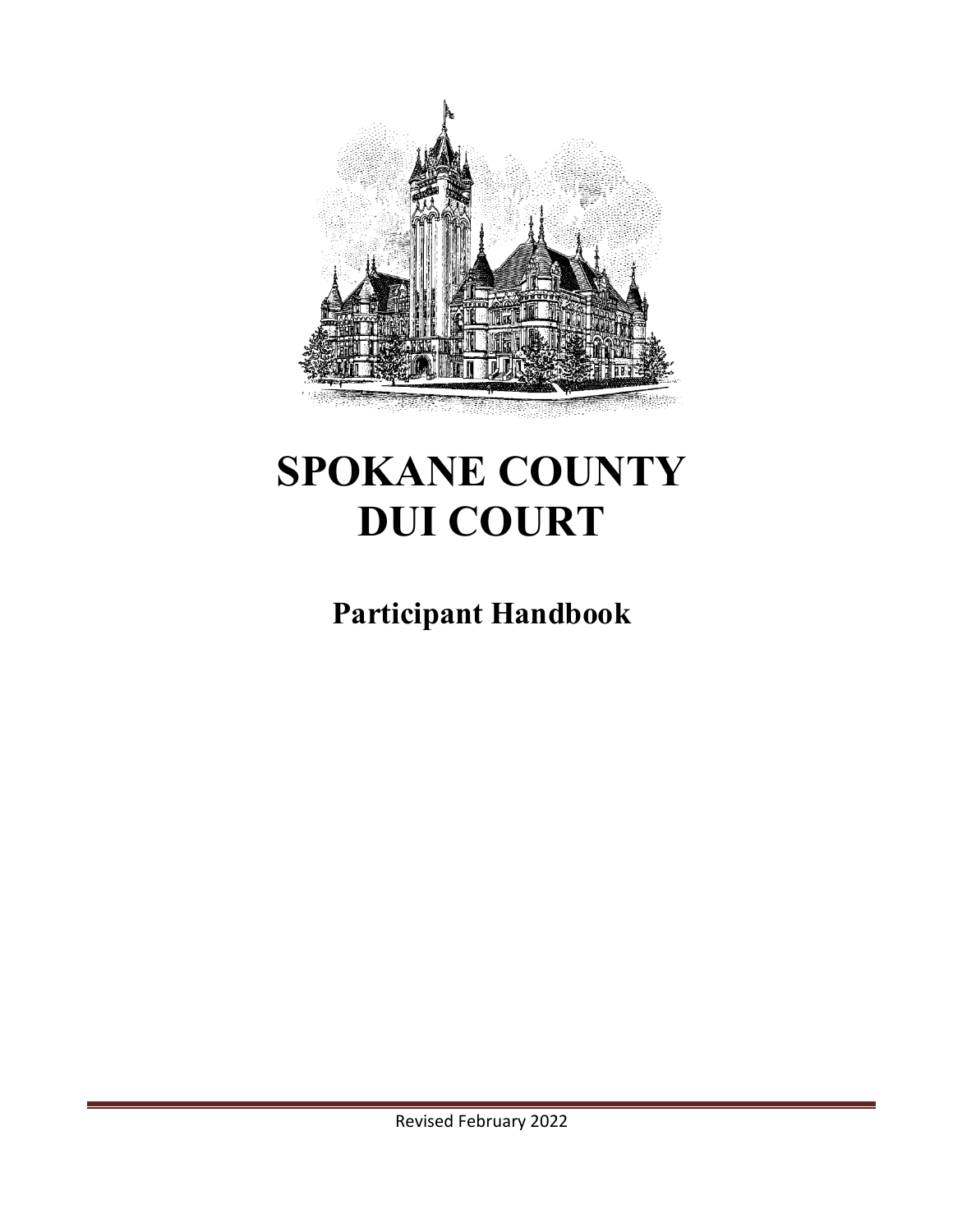## **Table of Contents**

- **I. PROGRAM DESCRIPTION**
- **II. FAQ**
- **III. RULES AND RESPONSIBILITIES**
- **IV. GRADUATION**
- **V. ALUMNI GROUP**
- **VI. DUI COURT RELEASE OF INFORMATION AND WAIVER OF RIGHTS**
- **VII. PUBLICITY CONSENT FORM & ACKNOWLEDGMENT AND AGREEMENT**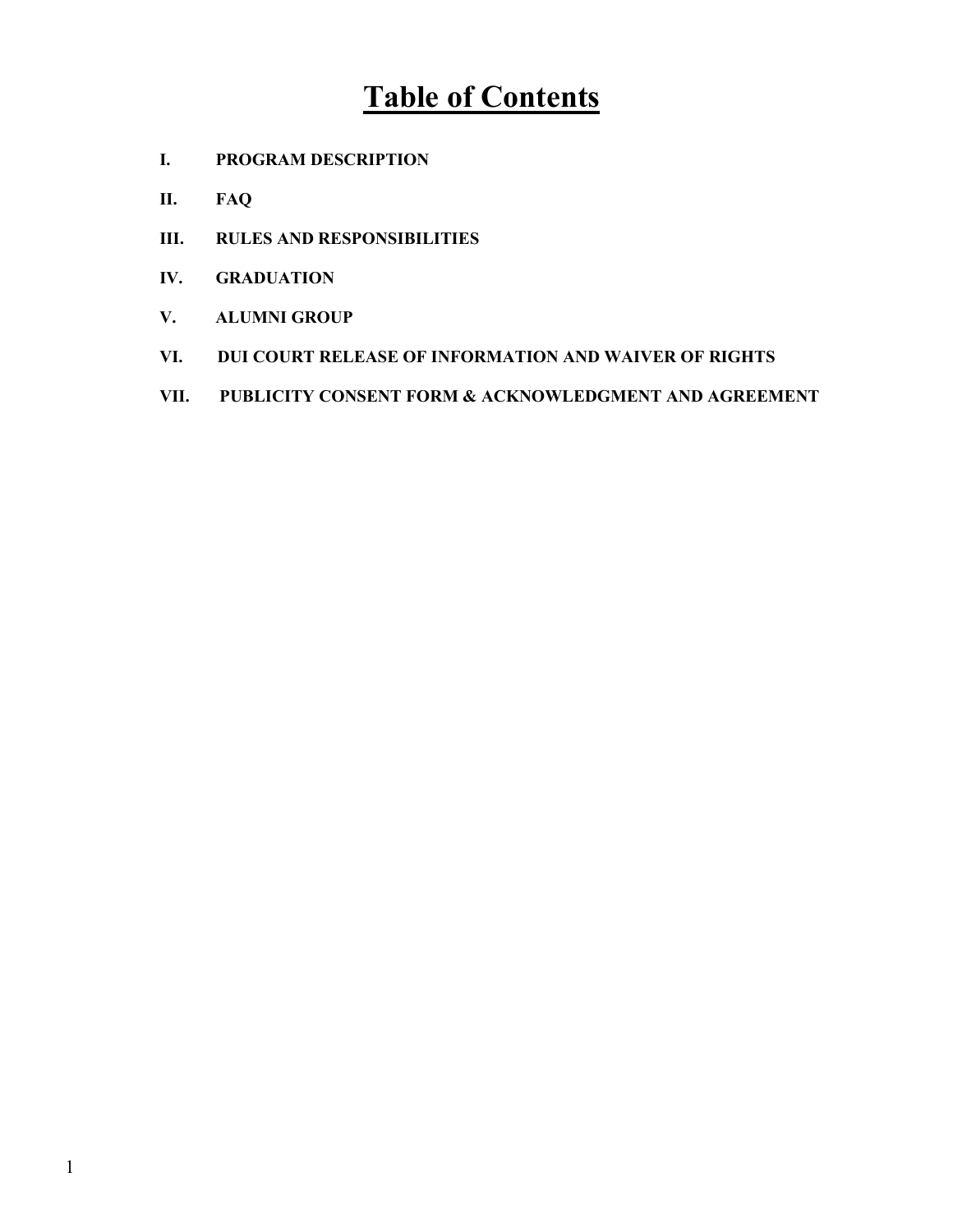## *Mission Statement*

The mission of the Spokane County DUI Court is to compel chemically-dependent offenders to address their chemical dependency, criminal thinking and behavior. This is accomplished through support, accountability, treatment, intensive supervision and consistent contact with the DUI Court team. By eliminating alcohol/drug use and the associated criminal activity, it is the intent of the Court to also reduce recidivism, enhance community safety, reduce alcohol or drug related deaths or injuries and increase rehabilitation.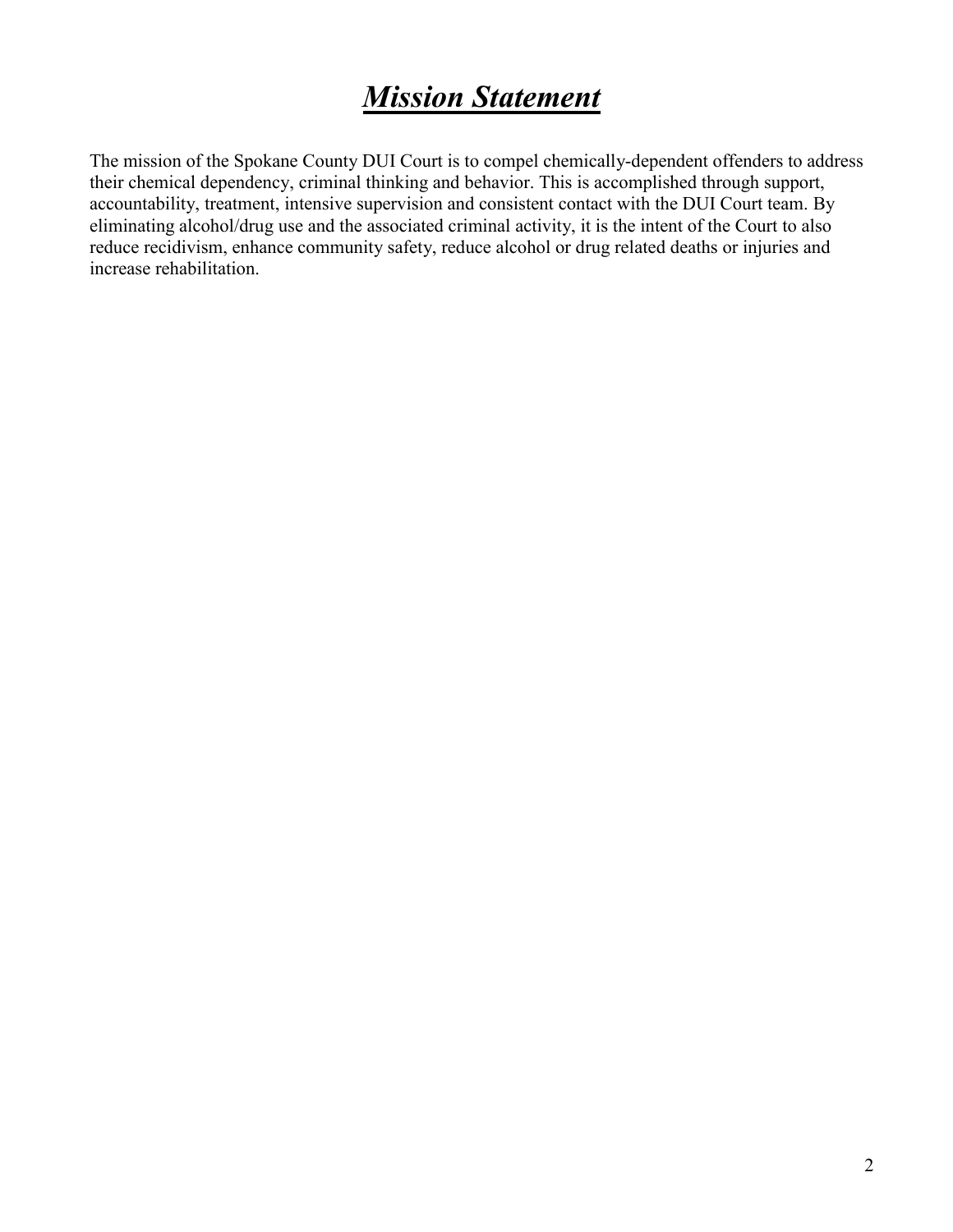### **I. DESCRIPTION**

#### **What is DUI Court?**

DUI Court is a therapeutic court with the responsibility of handling cases involving repeat DUI offenders who are chemically dependent. Participants are managed through comprehensive supervision, treatment services, and a graduated system of incentives and sanctions. Rather than focusing only on the crimes you commit and punishments you receive, DUI Court attempts to address your underlying issues and assist you with any needs you may have.

As part of a comprehensive approach to encourage a sober lifestyle, your individual supervision program will include completion of a chemical dependency and mental health evaluation. You will be required to engage in the recommended treatment program which will include Moral Reconation Therapy (MRT) or another Cognitive Behavioral Course authorized by the DUI Court Team. In addition to the treatment requirements, you will be required to attend frequent and random urinalysis testing for alcohol and/or drug use, frequent court hearings, and regular contact with your Probation Officer and/or Case Manager to assist you in obtaining any additional services. When appropriate, the Case Manager or the DUI Court team will refer you to local, state and/or county agencies for additional assistance.

The DUI Court team consists of the Judge, Prosecutor, Defense Counsel, Probation and Case Management. All team members will be closely involved in your case. You will be recognized or sanctioned based on your compliance with the program. If you choose not to work the program and want out, the balance of your suspended jail time may be imposed. On the other hand, if you *do* work toward treatment goals, you will be given an opportunity to gain the necessary tools to rebuild your life.

#### **Why was I ordered into the DUI Court?**

DUI Court was ordered as a condition of your probation because you met the following criteria:

• You have been convicted of three or more DUI/Physical Control, Minor DUI **or** amended DUI's or have had a previously "dismissed" deferred prosecution within the last ten years.

#### **How does DUI Court work?**

There are two common ways to enter DUI Court. First, you have already been convicted of your DUI charge and are ordered in due to current violations of your deferred sentence or probation conditions. There must be at least 36 months remaining on your current probation term. You may also be ordered into DUI Court if the Judge found you guilty of a new qualifying charge. A potential participant can also request to enter the program if they are not ordered in automatically. These individuals must set a motion through their counsel and will be determined on a case by case basis.

DUI Court participants remain in the program for a **minimum of 14 months and a maximum of 60 months. The amount of time it takes you to graduate is dependent on your progress. You must have 90 days of abstinence immediately prior to graduation.** There are five phases that you must complete. DUI Court is designed to address your addiction, mental health issues, criminal thinking, social and family problems, housing, transportation, insurance and employment or educational needs.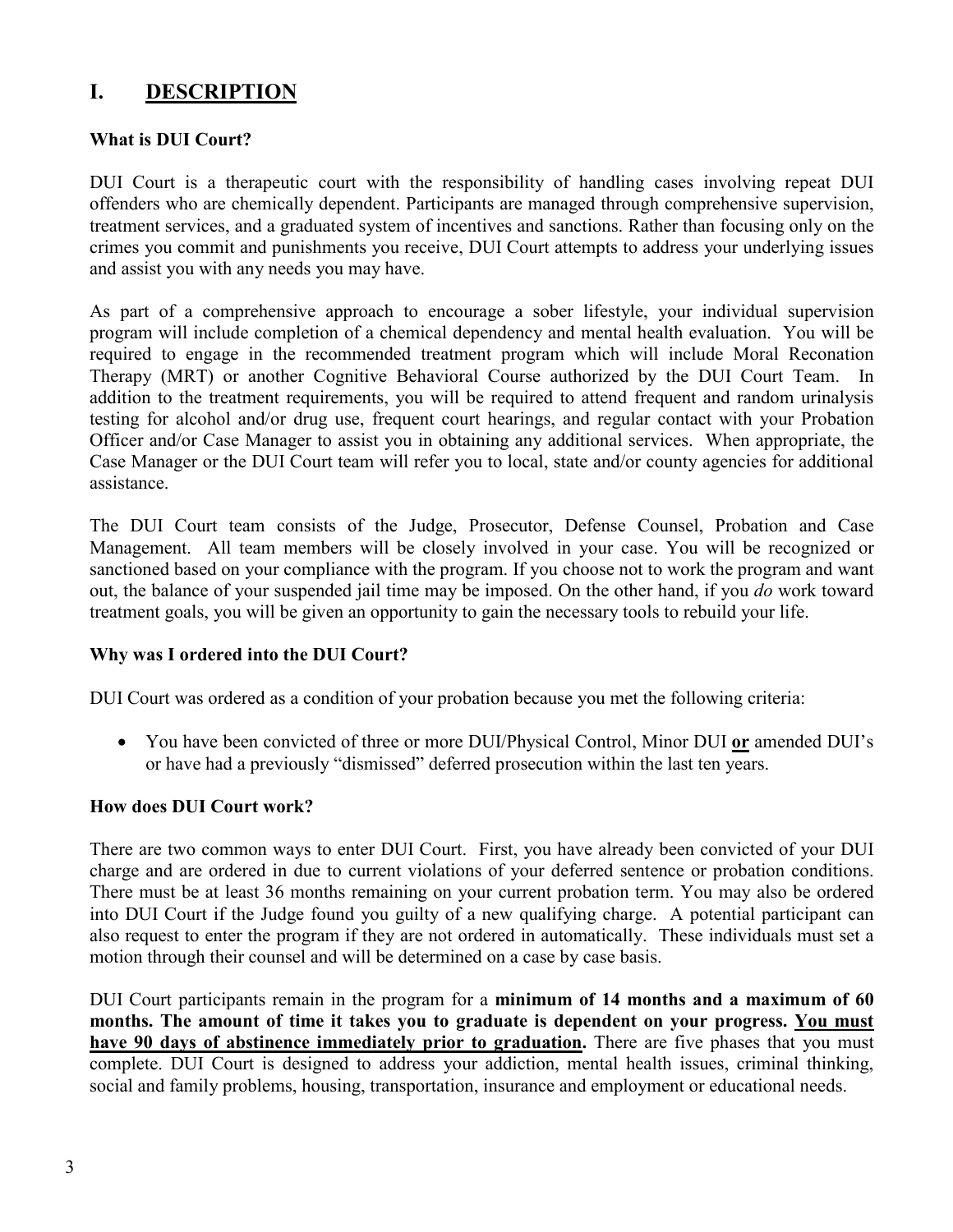This is a team approach. Everyone wants you to succeed and create a new life free of dependency. Not only will you become part of this community during your treatment, but we will work to help you transition into a healthier lifestyle prior to graduation.

#### **What happens during DUI Court?**

You must complete all five phases, perform 20 hours of community service at a local non-profit**,** have a minimum of 90 days of sobriety and be violation free for a minimum of 30 days in order to graduate DUI Court. Your individual program is subject to change by the DUI Court team consistent with your progress through the phases. To advance to the next phase, you must complete the necessary tasks and assignments given to you by your treatment provider and the DUI Court team **AND** be violation free for a minimum of 30 days.

#### **What is the resource room and supply closet?**

All DUI Court participants will have access to the clothes/supply closet. The closet provides free clothing, winter coats, gloves, beanies, scarves, boots, socks, underwear, towels, sheets, blankets and personal hygiene items. If you are in need of clothing or other personal items, please contact one of our Case Managers.

All DUI Court participants will have access to our resource room. We currently have two computers with internet access to assist our participants with job searches, filling out job applications online, creating resumes, cover letters or other employment and educational needs. If you do not have access to a computer or internet and you would like to utilize our research room, please contact one of our Case Managers.

#### **Do you have transportation issues? If you do, we can help!**

Contact one of our Case Managers for daily, 7-day, monthly or monthly reduced fare STA bus passes.

The following phase descriptions are not all inclusive. **Each participant's progress through the program is based solely on their individual performance and compliance with the following phase system.**

**\*\*Phase movement/Graduation may take longer depending on Court schedule.**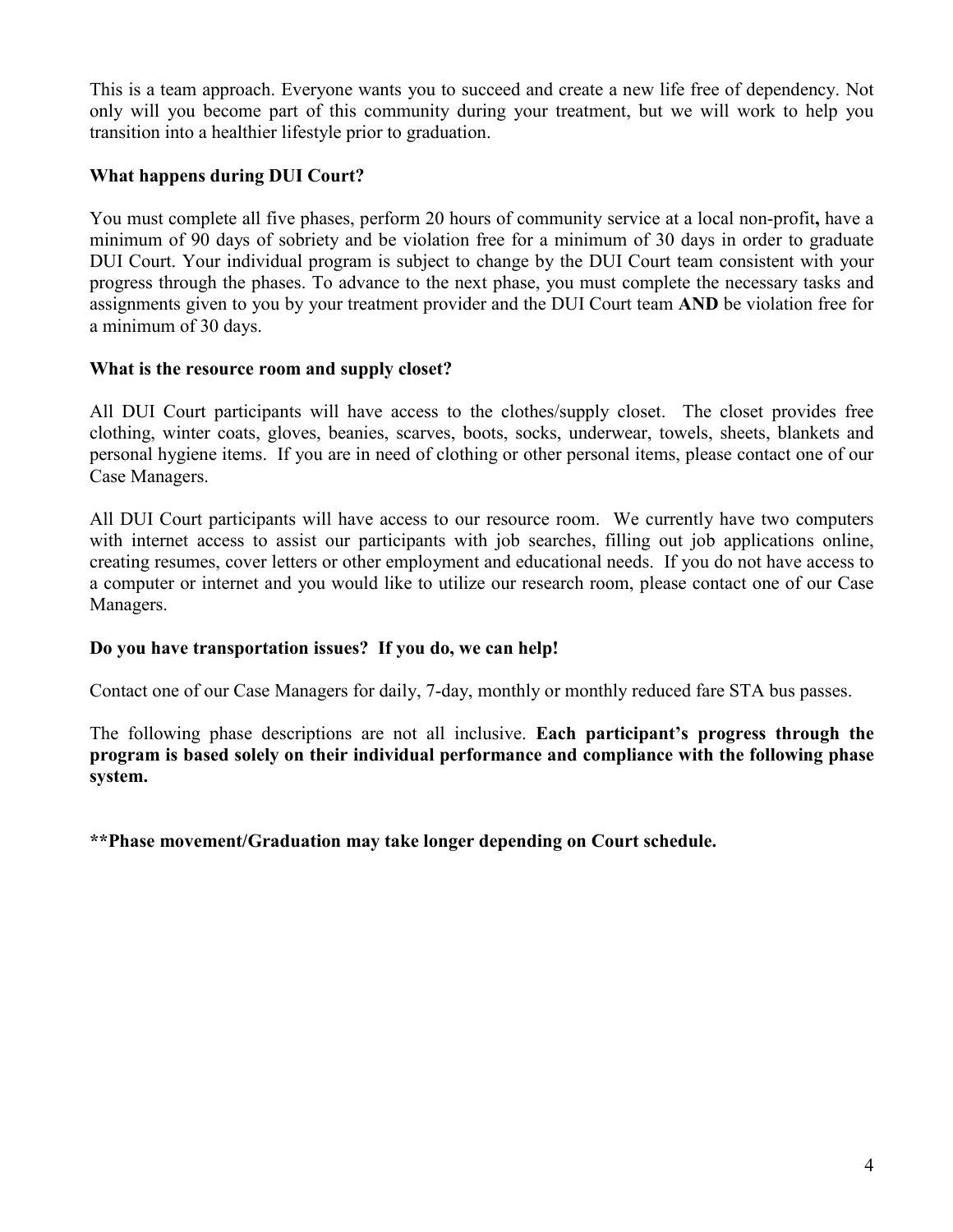## Spokane County DUI Court Phase System

#### **Phase I: Acute Stabilization**

You must remain in this phase for at least 60 days.

- Attend your probation intake
- Meet with your Therapeutic Court Case Manager
- Attend court twice per month
- Meet with probation at least once per week
- Random urinalysis testing 8 times per month
- Additional urinalysis, breath or oral fluid testing at probation's discretion
- Complete chemical dependency evaluation and a mental health evaluation
- Attend the DUI Victims Impact Panel
- Attend two self- help group meetings per week if not in treatment
- Enroll into the recommended treatment program(s) with acceptable attendance and participation.
- **Personal Project:** Goodbye Letter

#### In Order to Complete Phase I:

- Submit any treatment evaluation(s) within 30 days if requested
- Report to ALL scheduled court appearances and probation appointments
- Be engaged in the recommended treatment program(s)
- Attend DUI Victims Impact Panel
- Be in compliance with your individual supervision program
- Live in clean and sober housing
- Complete and turn in your True/False Orientation Phase Test
- Complete probation intake
- Complete risk/needs assessment with a Therapeutic Case Manager
- Be violation-free and be clean/sober for a minimum of 30 days
- Complete and present to the Court your application to move to Phase II and personal project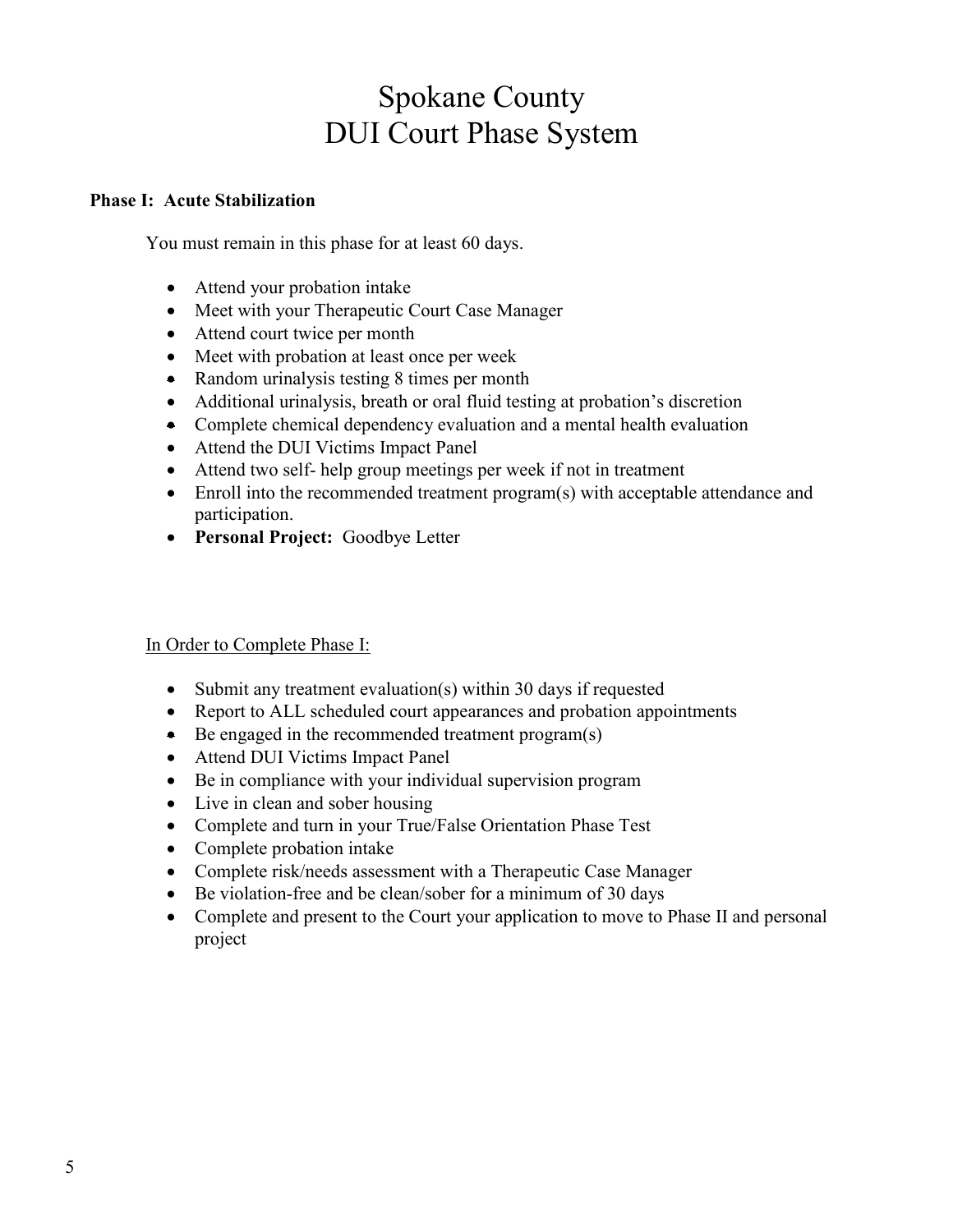#### **Phase II: Clinical Stabilization**

You must remain in this phase for at least 90 days

- Attend court twice per month
- Meet with probation a minimum of two times per month
- Meet with a Therapeutic Case Manager on an as needed basis
- Random urinalysis testing 6 times per month
- Additional urinalysis, breath or oral fluid testing at probation's discretion
- Treatment compliance which also includes entering into Moral Reconation Therapy (MRT) or an approved course authorized by the DUI Court Team
- Attend self-help group meetings per your treatment plan
- Work towards relicensing (including insurance, Ignition Interlock etc.)
- **Personal Project**: Autobiography

#### In Order to Complete Phase II:

- Report to ALL scheduled court appearances and probation appointments
- Be in compliance with all treatment requirements
- Be compliant with your individual supervision program
- Live in clean and sober housing
- Be violation-free and be clean/sober for a minimum of 30 days
- Complete and present to the court your application to move to Phase III and personal project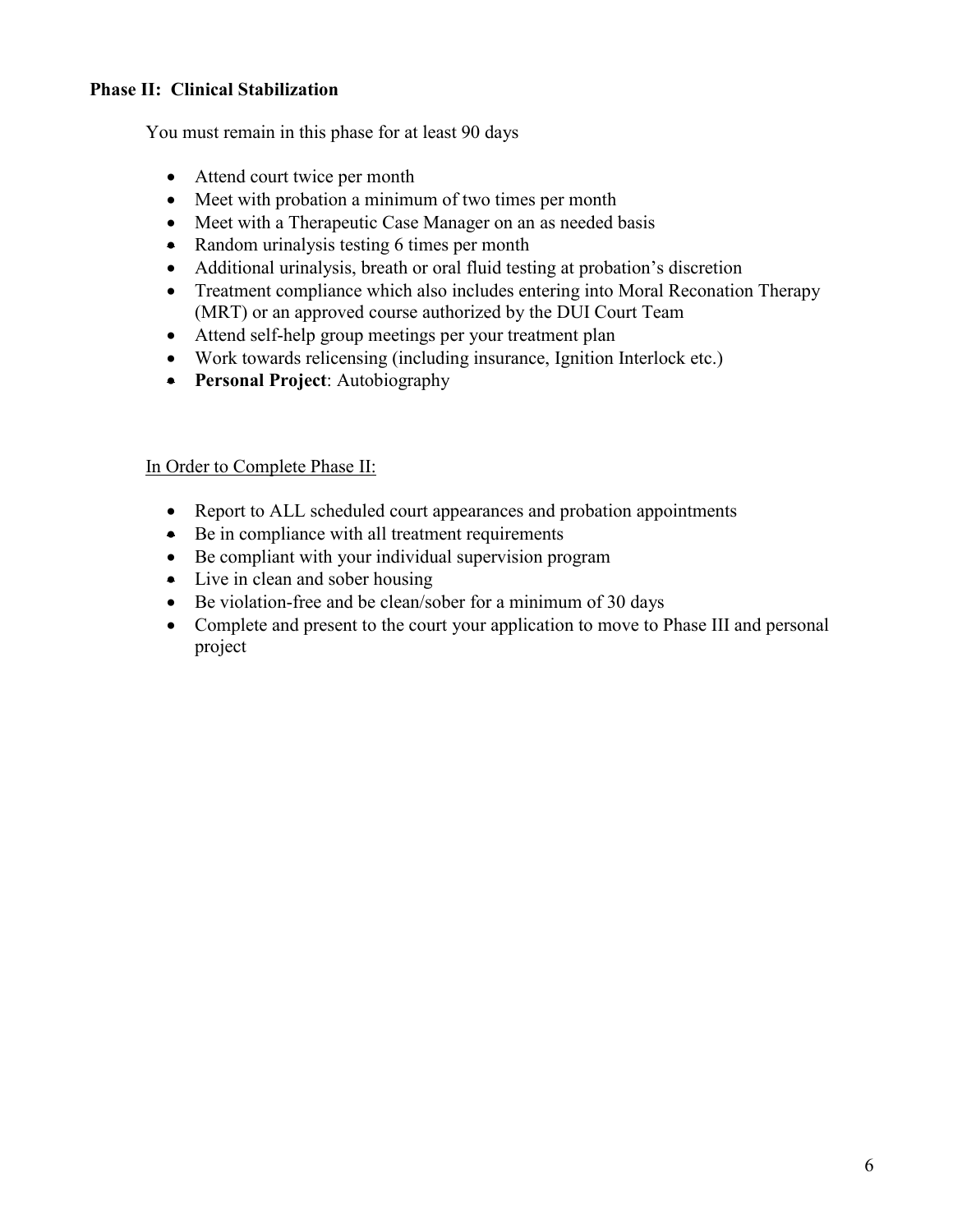#### **Phase III: Pro-Social Habilitation**

You must remain in this phase for at least 90 days

- Attend court twice per month
- Meet with probation a minimum of two times per month
- Meet with a Therapeutic Case Manager on an as needed basis
- Random urinalysis testing 6 times per month
- Additional urinalysis, breath or oral fluid testing at probation's discretion
- Treatment compliance which also includes MRT unless otherwise authorized by the DUI Court Team
- Attend self-help group meetings your per treatment plan
- Work towards relicensing (including insurance, Ignition Interlock etc.)
- Start looking for employment or educational opportunities
- **Personal Project**: Strengths, Weaknesses, Opportunities & Threats (SWOT)

#### In Order to Complete Phase III:

- Report to ALL scheduled court appearances and probation appointments
- Work towards employment or an educational program
- Be in compliance with all treatment requirements
- Compliance with your individual supervision program
- Live in clean and sober housing
- Be violation-free and be clean/sober for a minimum of 30 days
- Complete and present to the court your application to move to Phase IV and personal project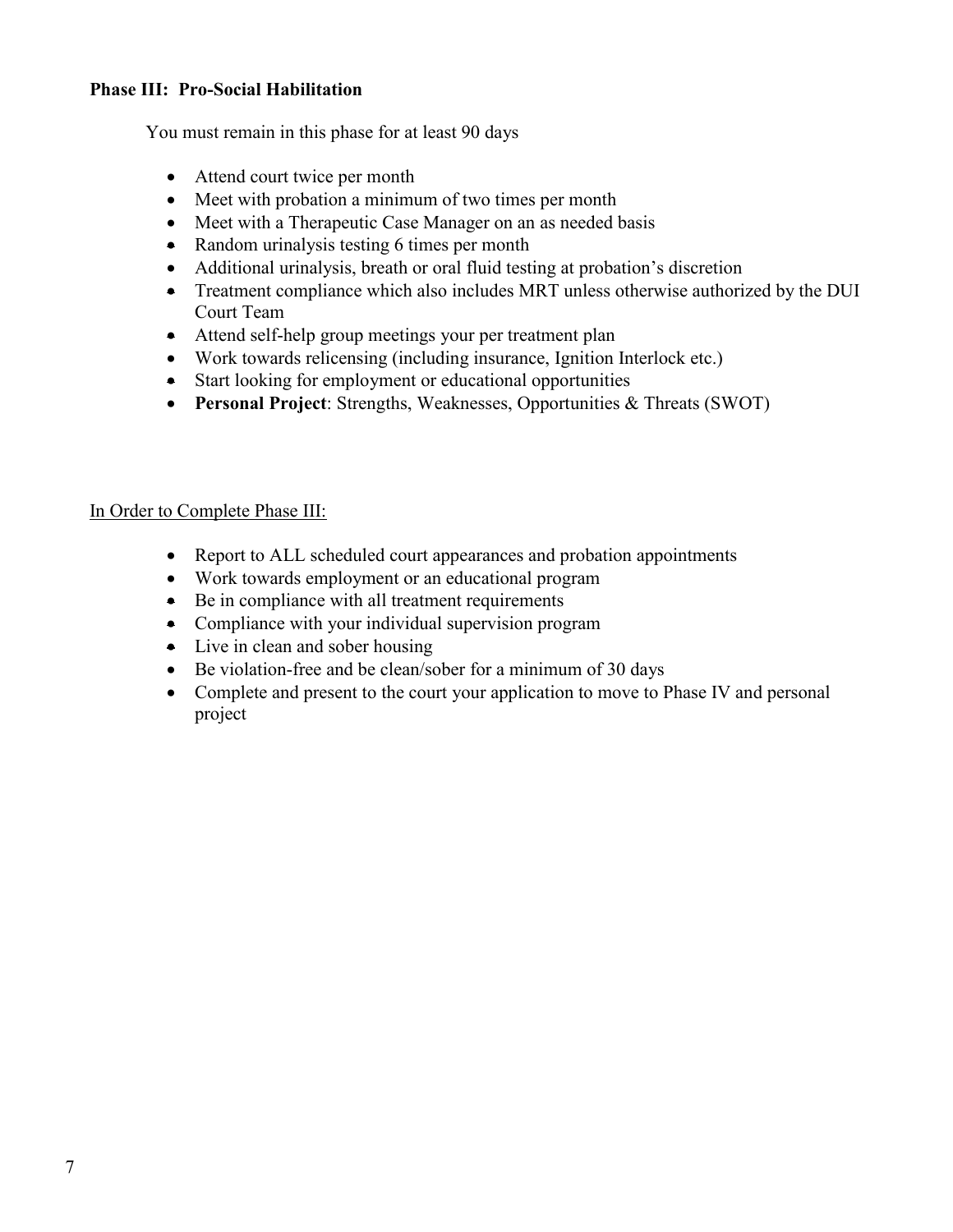#### **Phase IV: Adaptive Habilitation**

You must remain in this phase for at least 90 days

- Attend court once a month
- Meet with probation a minimum of one time per month
- Meet with a Therapeutic Case Manager on an as needed basis
- Random urinalysis testing 6 times per month
- Additional urinalysis, breath or oral fluid testing at probation's discretion
- Treatment compliance which also includes MRT unless otherwise authorized by the DUI Court Team
- Attend self-help group meetings your per treatment plan
- Continue to work towards relicensing (including insurance, Ignition Interlock etc.)
- Actively look for employment or educational opportunities
- Develop a community service plan (20 hours required)
- **Personal Project**: Relapse Prevention Plan

#### In Order to Complete Phase IV:

- Report to ALL scheduled court appearances and probation appointments
- Be in compliance with all treatment requirements
- Be in compliance with your individual supervision program
- Live in clean and sober housing
- Continue to work towards relicensing (including restricted license/insurance and ignition interlock)
- Start performing community service hours
- Be violation-free and be clean/sober for a minimum of 30 days
- Complete and present to the court your application to move to Phase V and personal project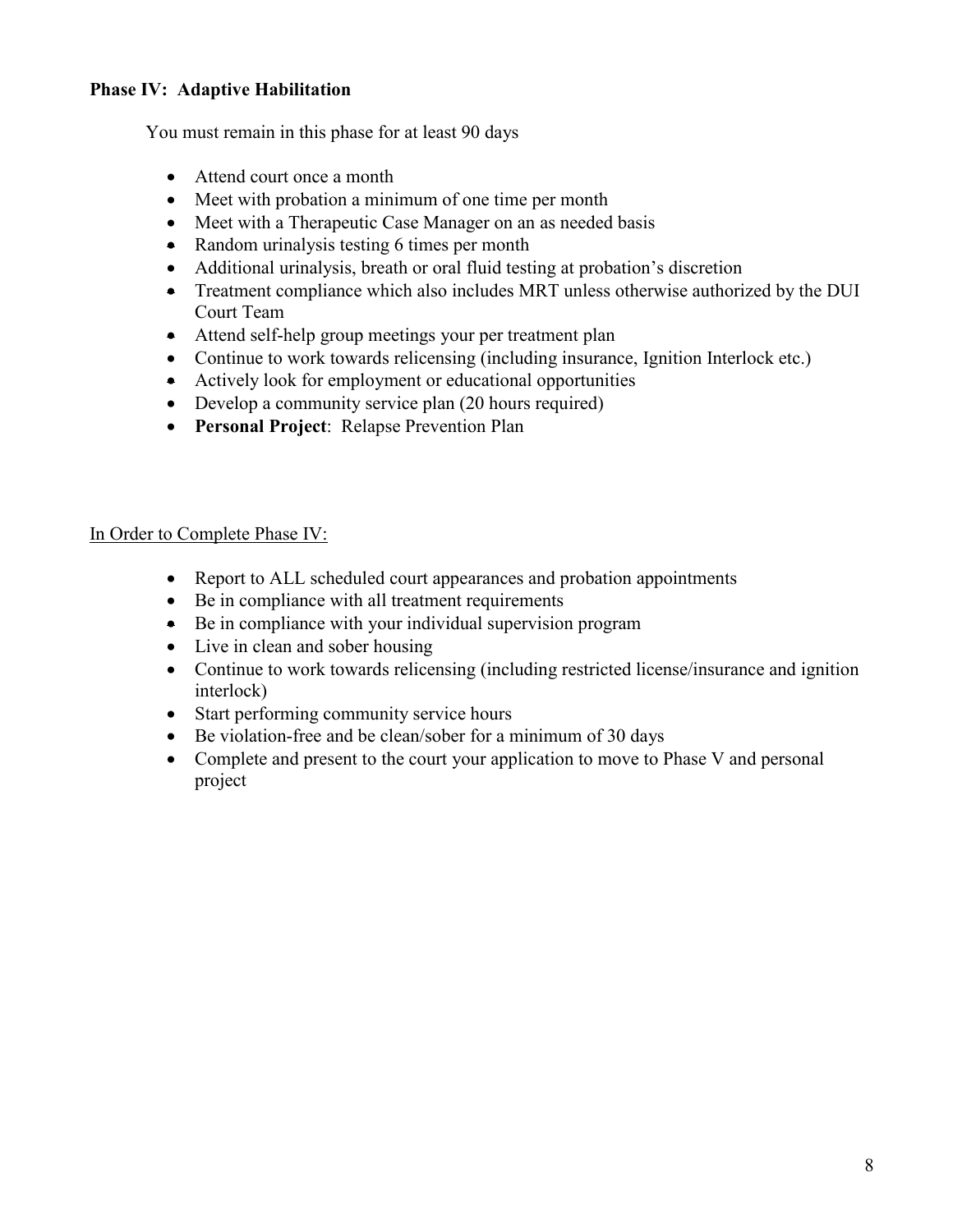#### **Phase V: Continuing Care**

You must remain in this phase for at least 90 days

- Attend Court one time per month
- Meet with probation a minimum of one time per month
- Meet with a Therapeutic Case Manager on an as needed basis
- Random urinalysis testing 6 times per month
- Additional urinalysis, breath or oral fluid testing at probation's discretion
- Complete treatment including MRT unless otherwise authorized by the DUI Court Team
- Continue to work towards relicensing (including restricted license, insurance, Ignition Interlock etc.)
- If not employed or enrolled in an education or skill development program, continue to explore employment or educational opportunities
- Continue to perform required community service hours for graduation

#### In Order to Complete Phase V and graduate DUI Court:

- Report to ALL scheduled court appearances and probation appointments
- Address any needs with a Case Manager
- Have at least 90 continuous clean/sober days
- Be violation free for a minimum of 30 days
- Live in clean and sober housing
- Successfully completed all treatment including MRT or other authorized program
- Provide verification of 20 hours of community service
- Complete and present to the court your application to graduate
- Complete a Graduate survey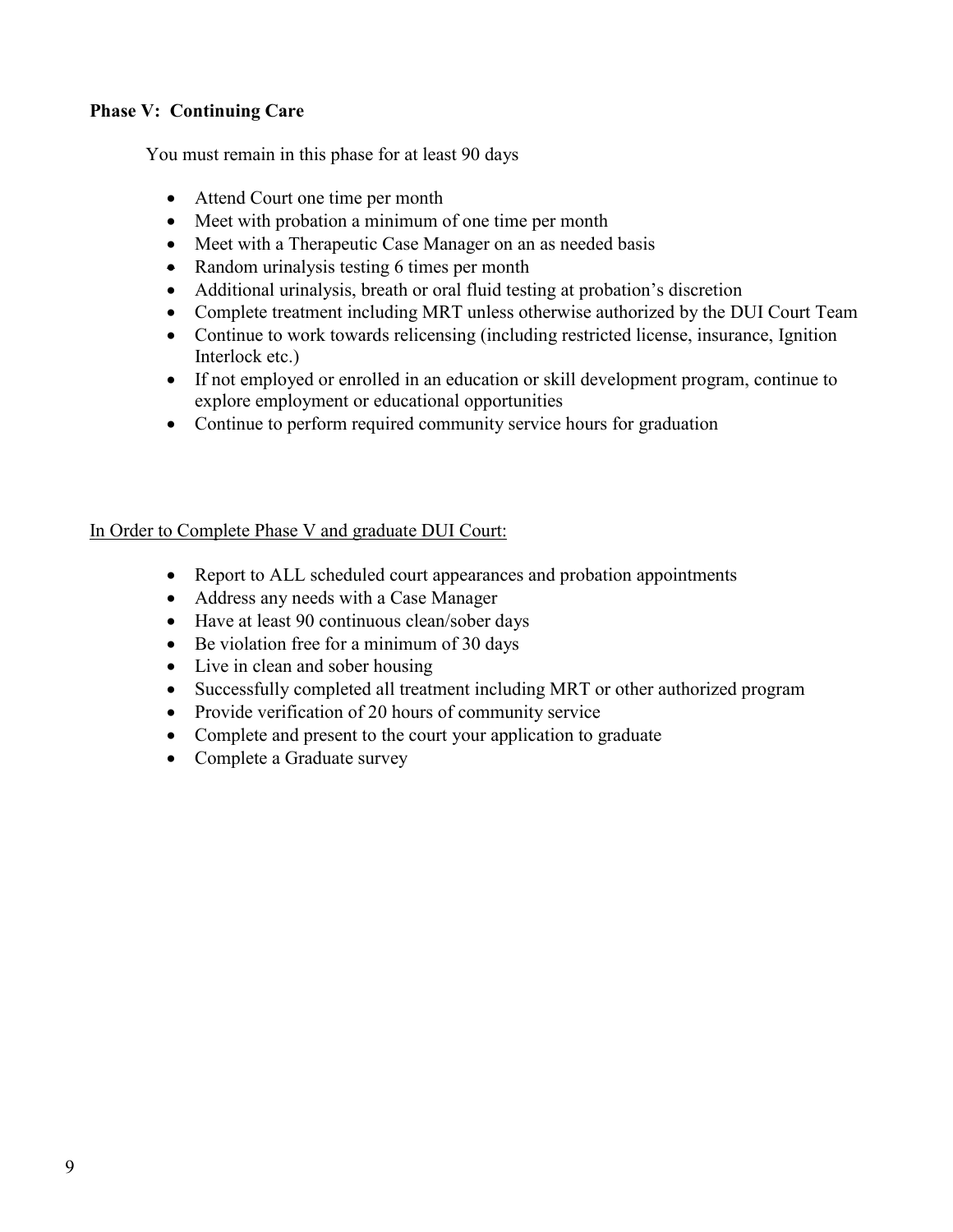#### **Employment in retail alcohol and cannabis sales and service industry:**

**Program participants shall not enter nor frequent bars or cannabis retailers or any other business whose primary purpose in sales is alcoholic beverages or cannabis; however, employment in restaurants and bars may be permitted, provided participant maintains sobriety and program compliance and has received court approval. Failure to maintain sobriety and program compliance will result in a court ordered removal from the work site.**

**Employment in a place that sells alcohol or cannabis must be disclosed and discussed with the Court and subject to the Court's discretion as all participants have a no use, possession or consumption clause in their Judgement and Sentence. If your request is approved by the Court, the Judge will amend your Judgement and Sentence allowing you to possess for work purposes only.**

#### **Additional information:**

**The DUI Court program can be completed in a minimum of 14 months or up to a maximum of 60 months.**

**In the unfortunate event you are ordered into DUI Court on a subsequent DUI conviction, your phase projects and community service hours may differ from those listed on the previous pages. Phase projects are assigned at probation's discretion.**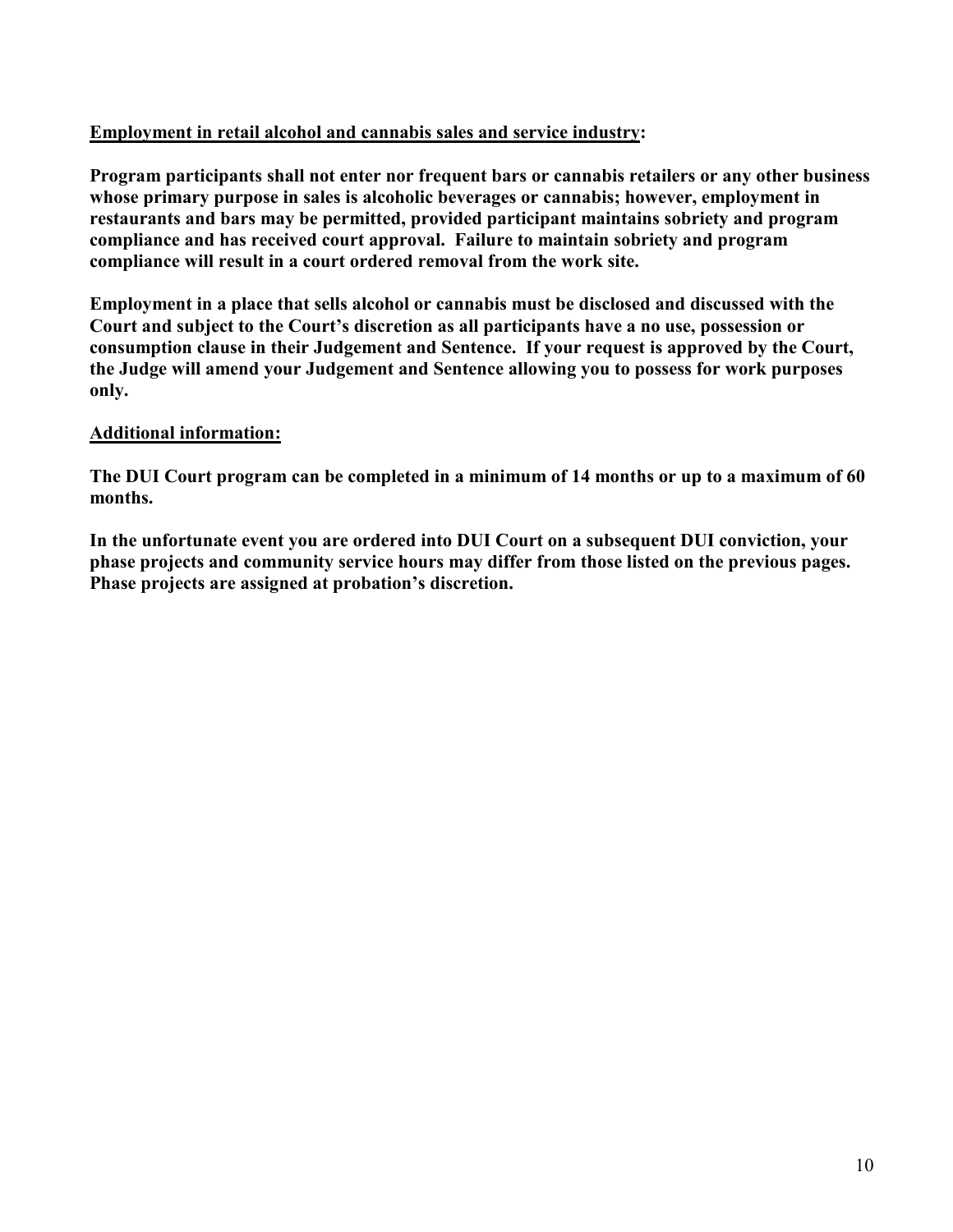## **II. FREQUENTLY ASKED QUESTIONS**

#### What if I relapse?

Chemical dependency can be an all-consuming and devastating disease. Your DUI Court team and treatment counselors know this. Effective and appropriate treatment depends on your **honesty.** If you are not honest about your own personal challenges and relapses then you will get inappropriate recommendations, and you will feel like you are wasting your time. Reporting challenges and relapses will help your DUI Court team and treatment counselors to make appropriate recommendations.

If a relapse does occur, it is extremely important to disclose your relapse to your Probation Officer and your treatment counselor as soon as possible so we can help you through the relapse. While a sanction may be imposed, you will get credit for your honesty which will be reflected in the outcome of your violation hearing. **If you are dishonest about your relapse, harsh sanctions may apply.** 

#### Team Response to Violations

In the event of a violation, a flash sanction may be imposed or a show cause hearing will be held where all pertinent information will be presented by probation. You will have an opportunity to have defense counsel present your version of the alleged events and the Judge will make a determination if the violation did or did not occur and will impose sanctions if deemed necessary.

#### What sanctions are given?

If you fail to comply with your treatment program, individual supervision program, receive new criminal charges, fail to take a urinalysis test, attend court hearings or probation appointments, relapse or violate any other terms of your individual DUI Court supervision plan, the Judge will sanction your actions. Possible sanctions include:

- Judicial warning
- Writing assignments
- Community service
- Increased urinalysis testing
- Portable breath testing device with camera
- Increased court appearances
- Extended or loss of phase time
- GPS/EHM/Alcohol monitoring bracelet
- Geiger work crew
- Work release incarceration
- Jail time
- Flash sanction, i.e., booked into jail from court or a weekend in jail
- Termination from DUI Court Program with imposition of suspended sentence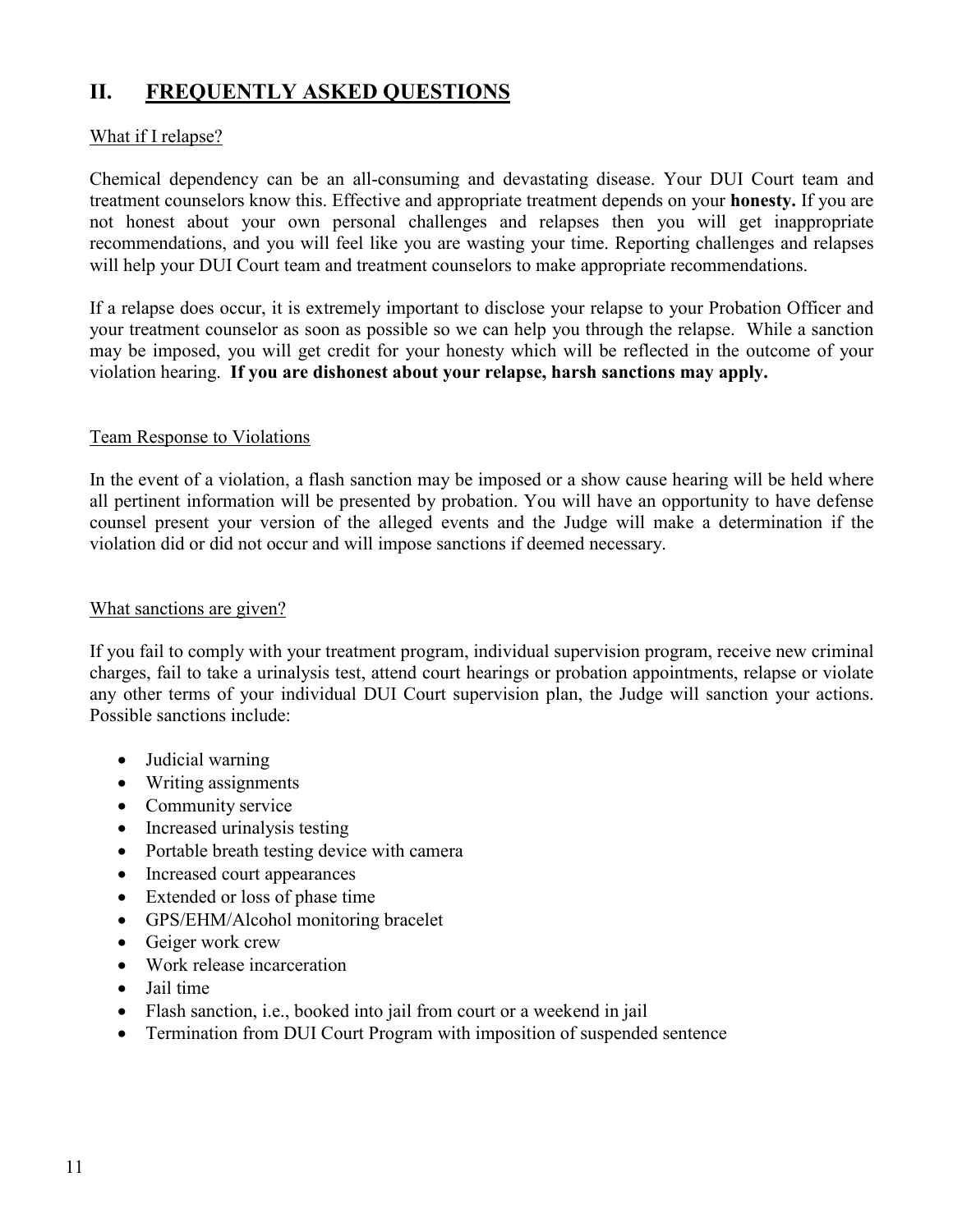#### What are incentives?

You will be rewarded for accomplishments in DUI Court. It is the intent of the DUI Court Judge and team to recognize effort and program benchmarks. Incentives may include:

- Verbal praise
- Gift cards
- Candy and other treats

#### How do alcohol / drug screens work?

You will be required to provide ongoing, random urine, breath or blood samples and/or be hooked up on other equipment, to monitor your sobriety. Any positive urinalysis test, tampered samples, positive readings on the equipment or refusal to provide a sample may be grounds for sanctions.

**A refusal, an abnormal, or a missed test will be considered a positive test. Any attempt to adulterate or falsify a test result will be considered a positive test. If you are unable to provide a sample within the designated testing hours, it will be considered a positive test.**

**Frequency of testing is subject to change at Court's discretion at any time.**

**While participating in DUI Court, you may not consume or use any alcohol, marijuana or other illegal drugs. DO NOT take non-prescribed drugs or prescribed drugs not as prescribed.**

#### **\*DO NOT USE ANOTHER PERSON'S VAPE PEN**

DO NOT ingest non-alcoholic beer or wine, poppy seeds in any form (muffins, bagels), kombucha, flushing agents, "natural" or herbal remedies, over-the-counter medications such as Nyquil, mouthwash which contains alcohol, Metabolife (or other over-the-counter diet aids), Kratom, Spice, CBD, THC, bath salts, salvia, cough medicine containing dextromethorphan, any synthetic alternatives to marijuana or opiates, or any other substance containing alcohol. Supplements with creatine are forbidden. **YOU are responsible for what you put in and on your body. Read ingredients listed on the labels of everything.** If you have any doubts, ask a pharmacist for assistance or contact your probation officer. **Claiming that you did not know WILL NOT be an acceptable excuse.** 

#### What if I have a serious medical condition?

In general, if you have a serious medical condition you will not be excluded from DUI Court. You must be willing to **fully** disclose your condition and medical care to the treatment providers and DUI Court team. If you are taking medication for your condition, you must continue to do so according to your primary care physician's directions. Although we can be flexible and work around your condition, you must be able to engage in and complete treatment. You **must** provide a copy of all prescriptions to your probation officer and **must** advise the team of any changes in your medications.

#### Can I use prescription medications?

As a general rule, DUI Court participants are expected to be drug-free. If your doctor prescribes a medication, you must disclose to your doctor that you are in DUI Court and in treatment so that your doctor can determine if this is the best medication for you. The prescription must be reviewed and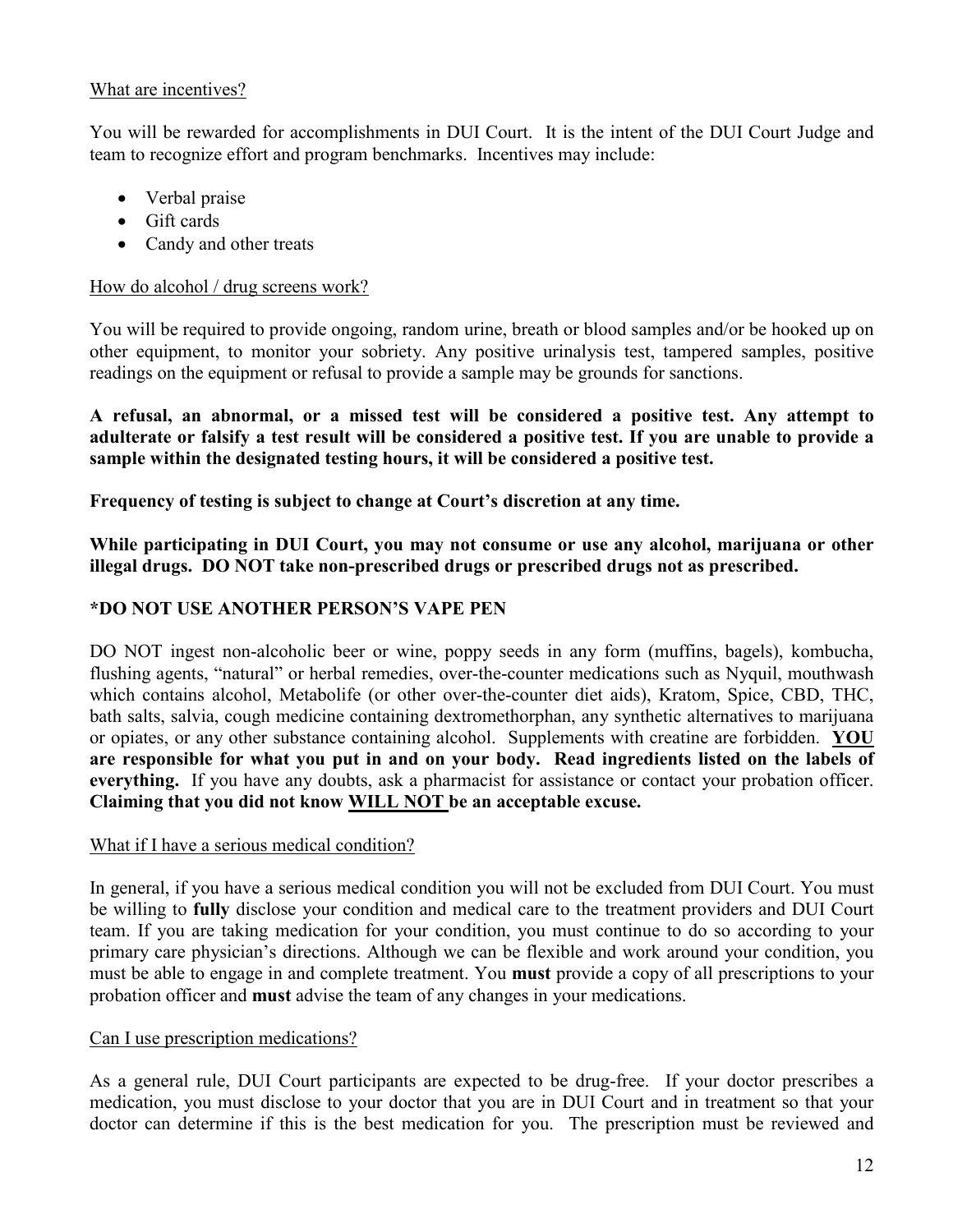approved by probation. You will be required to provide a copy of the prescription and to sign a Release of Information between the prescribing doctor and your Probation Officer. While in DUI Court, you must use ONE doctor and ONE pharmacy unless authorized by the DUI Court Team.

#### What is Moral Reconation Therapy (MRT)?

MRT is an evidence-based, cognitive behavioral program developed to reduce recidivism and reduce criminal behavior. MRT confronts and seeks to change faulty criminal thinking by enhancing the offender's social, moral and behavioral deficits.

MRT is a sixteen-step program, including twelve mandatory steps and four optional steps. Facilitators will guide you in self-assessment, building trust, setting goals, helping yourself and others while redirecting behavior so that you are able to think through the decision process.

MRT is offered by several local treatment agencies in the Spokane area. MRT is an open-ended program allowing offenders to enter the program at any point in their supervision.

#### What if I need to move, change roommates, or get a new job?

You must notify your Probation Officer **before** you move to a new address or change your phone number if possible. All address and phone number changes must be reported within 48 hours of the change or you may be sanctioned.

You must notify probation immediately if you get a new job, quit, get laid off, or are fired.

#### What if I want to travel outside of Spokane County?

If you need to travel outside Spokane County, you must first contact your Probation Officer to request permission to leave. If you are requesting a day trip, it is usually approved, as long as there is advanced notice and you are in full compliance. An overnight or out-of-state trip will require Court permission. Most out-of-state travel will require a trip permit. You will be required to test **prior** to leaving and **immediately** upon return while actively engaged in the program.

In the event an emergency trip outside of the County is needed, it must be reported (via email, voicemail, phone call, text message) to probation prior to leaving and individual will be subject to **immediate** testing upon return. Proof of travel will also be required.

#### What if I have contact with Law Enforcement?

**You must report all police contact to your Probation Officer within 24 hours of contact.** Police/Law Enforcement contact includes any sort of interaction with law enforcement personnel, including outside Probation/Parole agencies. Contact could include, but is not limited to: Being asked for ID by law enforcement, being a passenger in a vehicle that is contacted by law enforcement, being involved in a crime event or collision where law enforcement respond, or being questioned by law enforcement personnel as a suspect, victim and/or witness to a criminal act.

If you learn that you have a warrant or are the subject of an investigation, or if you are sought as a witness, you must report that to your Probation Officer.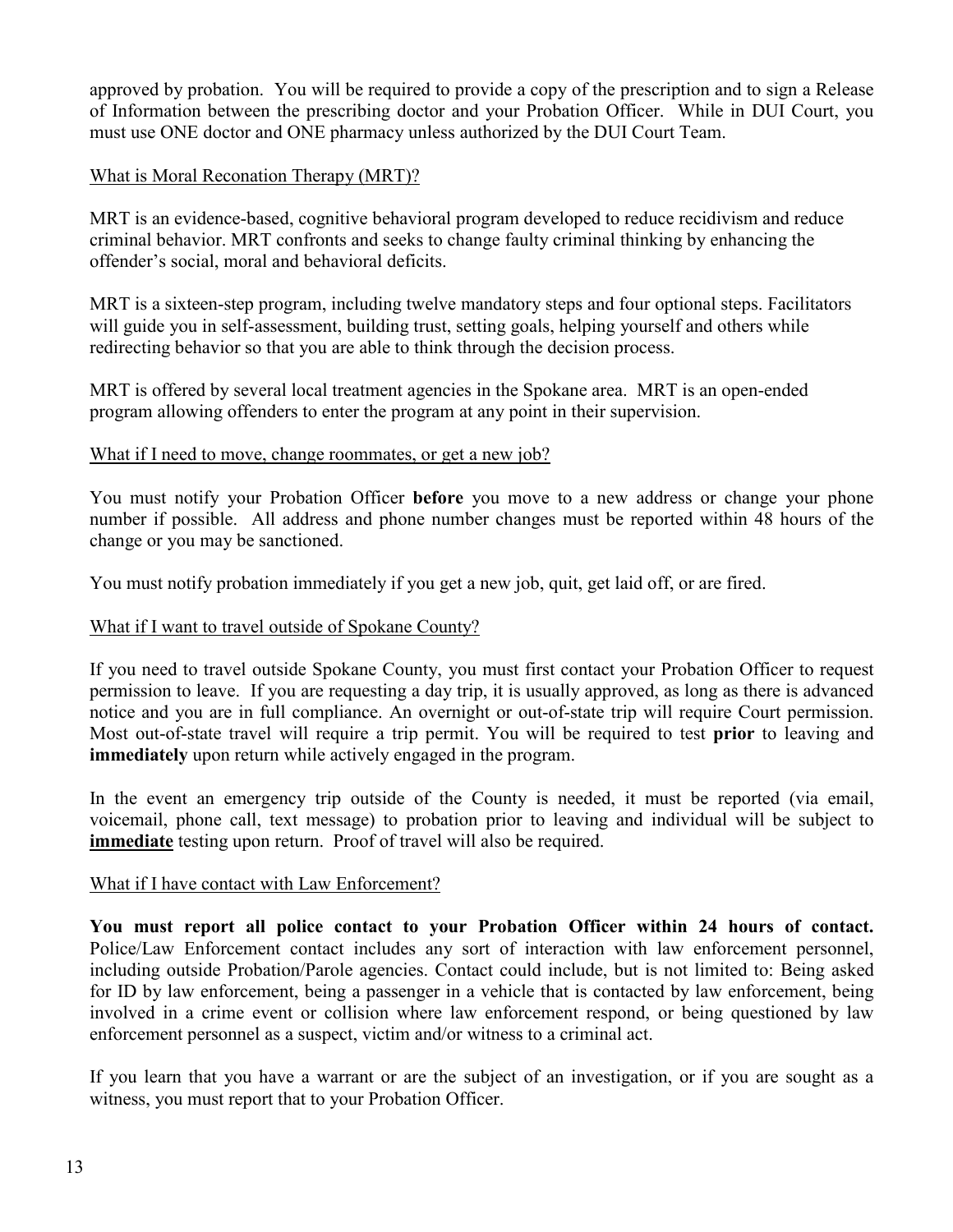If you receive a subpoena or a restraining order, or are a party to a lawsuit, you must report that to your Probation Officer.

#### What about my license?

The Department of Licensing (DOL) oversees your license status. If you want to regain your driving privilege, our Therapeutic Court Case Managers can give you the tools to start the process. Though having a valid driving license is not a requirement of the program, it is highly encouraged.

Many participants, while not eligible for a traditional license, may be eligible for a Restricted or Ignition Interlock License. Even if you are eligible for a license, an Ignition Interlock device may be required. This is determined by Department of Licensing. If you have questions, please contact the Department of Licensing at (360) 902-3900.

If you need financial assistance for the Ignition Interlock device, please visit the DOL website and fill out the Financial Assistance Application and submit it to the Department of Licensing. The URL is: <https://www.dol.wa.gov/forms/500024.pdf>

### **III. RULES AND RESPONSIBILITIES**

#### **CONFIDENTIALITY**

You are required to sign a Release of Information which allows probation to give information to the DUI Court Team. The team consists of the Judge, Prosecuting Attorney, Public Defender, Therapeutic Court Coordinator, Probation Officer and Case Manager. Your privacy is respected and the team will make every effort to protect your identity.

Confidentiality is also essential to maintain the integrity of group therapy sessions. Nothing that is discussed within the confines of those meetings will leave those meetings. No information pertaining to another client should be discussed outside of the group. This confidentiality applies to things said in the courtroom as well.

#### **FINANCIAL OBLIGATIONS**

All court payments are to be established and paid through PAR Acceptance Corp. Information regarding your payments may be obtained from the court clerks.

If your charge involved a property crime, you are required to pay the restitution that is owed to the victim(s) of the crime. The amount of restitution, if any, was determined at your sentencing. You must make regular payments on your restitution in accordance with the court order.

In the State of Washington, there are mandatory fines and fees for a DUI. These fines and fees will be laid out in your Judgement and Sentence. You will also have a probation fee while in the program. At the Judge's discretion, these fines and fees may be placed on hold for a period of time or reduced based on your financial status. For more information, please contact your Probation Officer or Defense Counsel.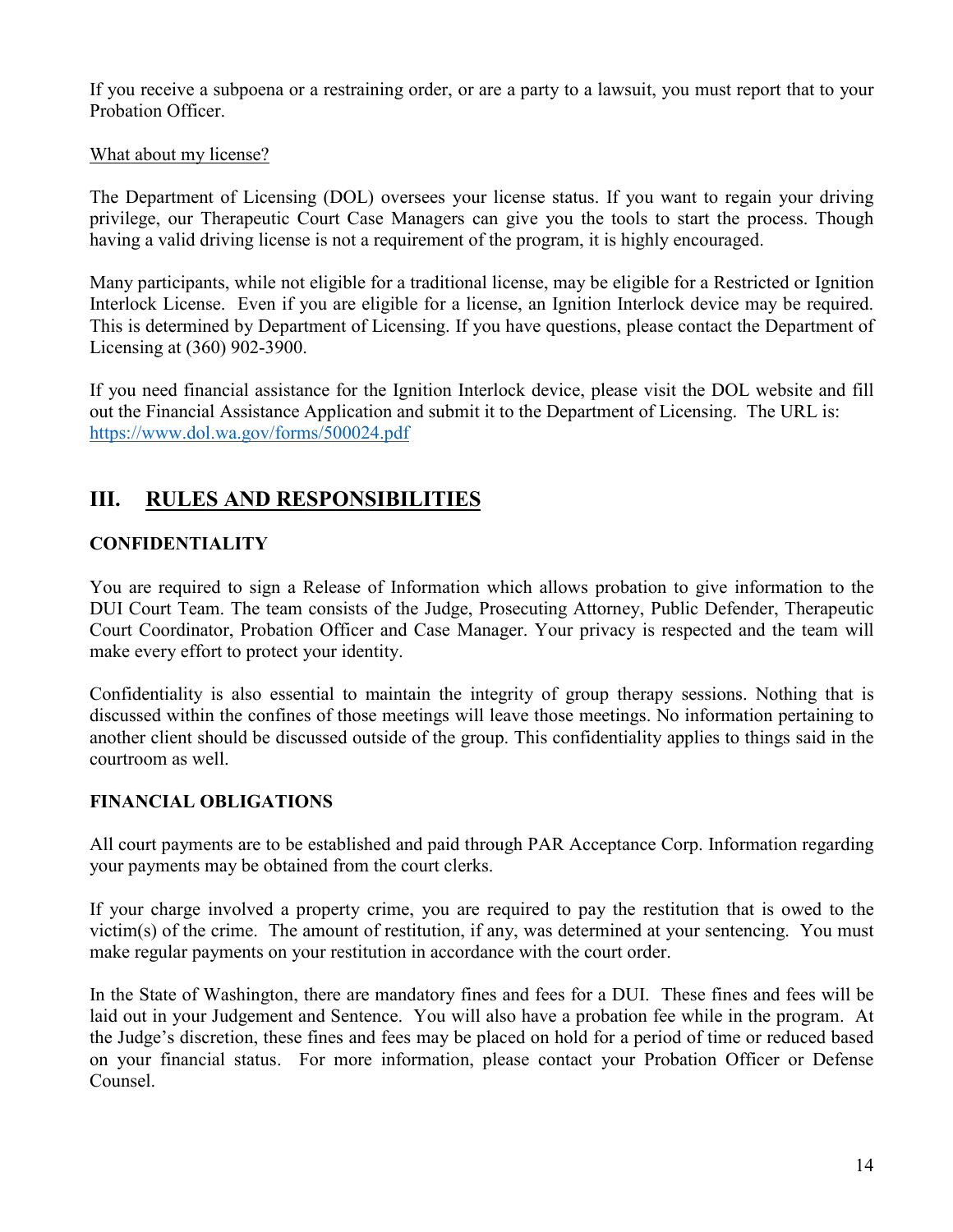#### **COURT ATTENDANCE**

Attendance in court is ABSOLUTELY mandatory on the dates you are ordered to appear by the Judge. As you advance through the phases of the program, court appearances may be decreased. You must arrive at court at least five minutes before the docket begins, and remain in the courtroom until after the docket is complete unless excused by the Judge.

If you are not present in court on the required days, a bench warrant may be issued. It is then your responsibility to get the warrant quashed or turn yourself in. *If this does not happen, you will be arrested and remain in jail until your next DUI Court appearance.*

#### **COURTROOM BEHAVIOR**

You are expected to maintain appropriate behavior at all times in the courtroom and courthouse. This includes:

- No talking while court is in session unless it is your turn
- The Judge should always be addressed as "Judge" or "Your Honor"
- No eating or drinking in the courtroom
- No smoking or vaping in the courthouse
- No chewing gum
- No chewing tobacco
- Be on time and do not leave during the hearing except to use the restroom
- Turn off cell phones or they may be confiscated
- Court is NOT the appropriate time to speak with any of the team members. You must call or set up an appointment.
- **Dress appropriately**! Shoes and shirts are required and no hats, shorts, sunglasses or tank tops should be worn. You are expected to maintain appropriate grooming. Clothing or accessories that are distracting or disturbing in Court, including clothing or accessories that promote or advertise alcohol, drugs, or inappropriate language, are inappropriate for court and disruptive to the judicial process.

#### **ZOOM BEHAVIOR**

Our ability to hold hearings by Zoom is helpful because it avoids the need to come downtown, find parking and reduces the risk of contracting COVID. If we cannot maintain quality participation, then we will need to resume in-person. Treat a Zoom hearing as you would treat any other hearing:

- Tell anyone in the house that you are on a video meeting and should not be interrupted;
- Be in a room or space that is quiet without excess light and close the door;
- Stay engaged throughout the hearing
- Do not move around during the hearing or leave the screen. You can mute your microphone, but please remain in the camera's view;
- Please do not get in a car and drive around; and
- Please maintain all courtroom behavior listed above as if you were physically in the courtroom.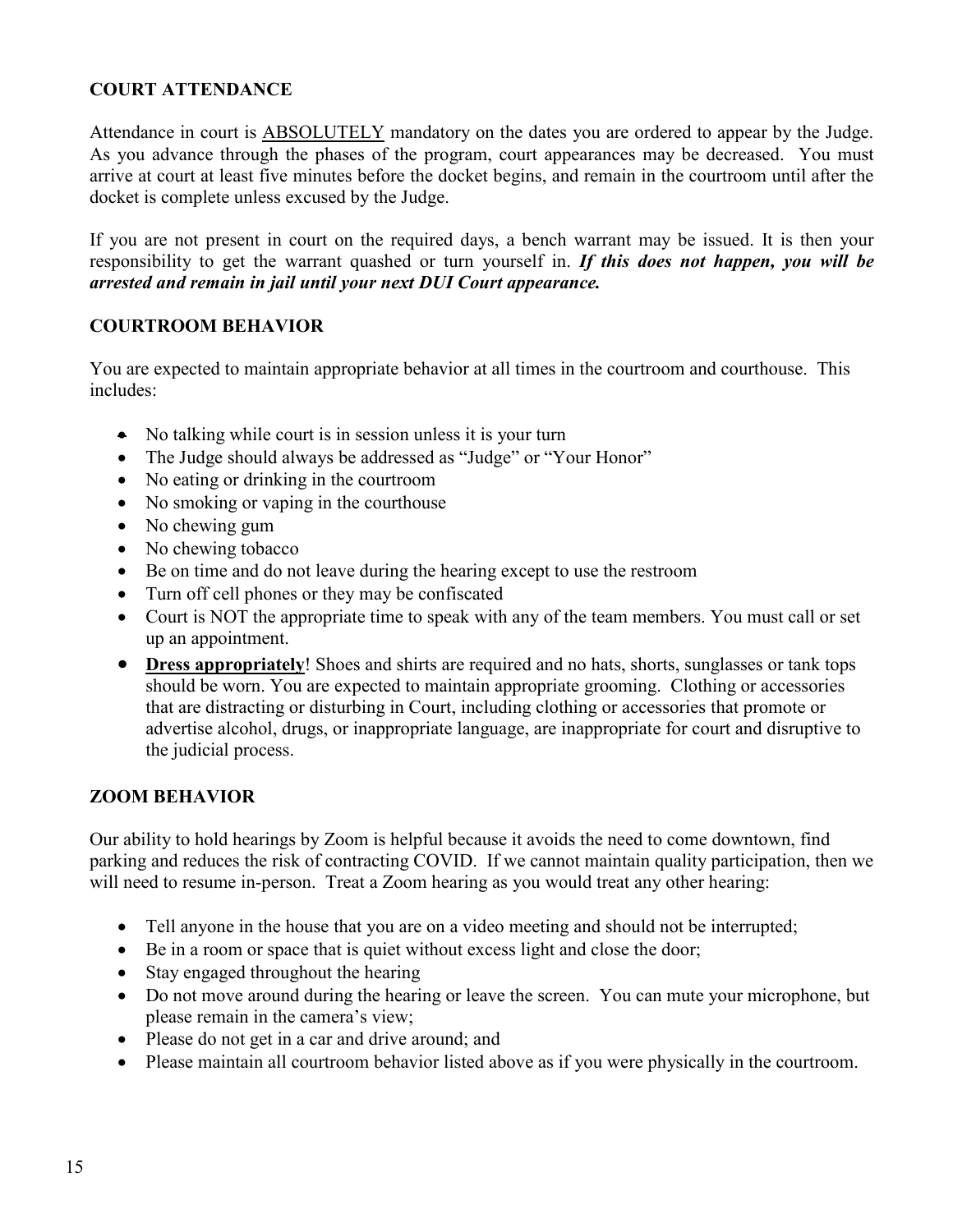## **IV. GRADUATION**

You will be eligible for graduation once you have completed all five phases as outlined above. The time frame varies according to your performance and will be determined by the DUI Court Team. Your family, friends, employers, counselors and sponsor are welcome to come to court and share in this joyous and life-affirming occasion. There will be a graduation ceremony in which you will receive a certificate demonstrating your completion of DUI Court and accomplishment of achieving a clean and sober life.

## **V. ALUMNI GROUP**

The DUI Court Alumni Group is a partnership made up of DUI Court graduates to give hope and encouragement to those recovering from addictions. The goal of DUI Court is to lead by example, and to help facilitate abstinence and outreach prevention programs. All graduates are invited to participate.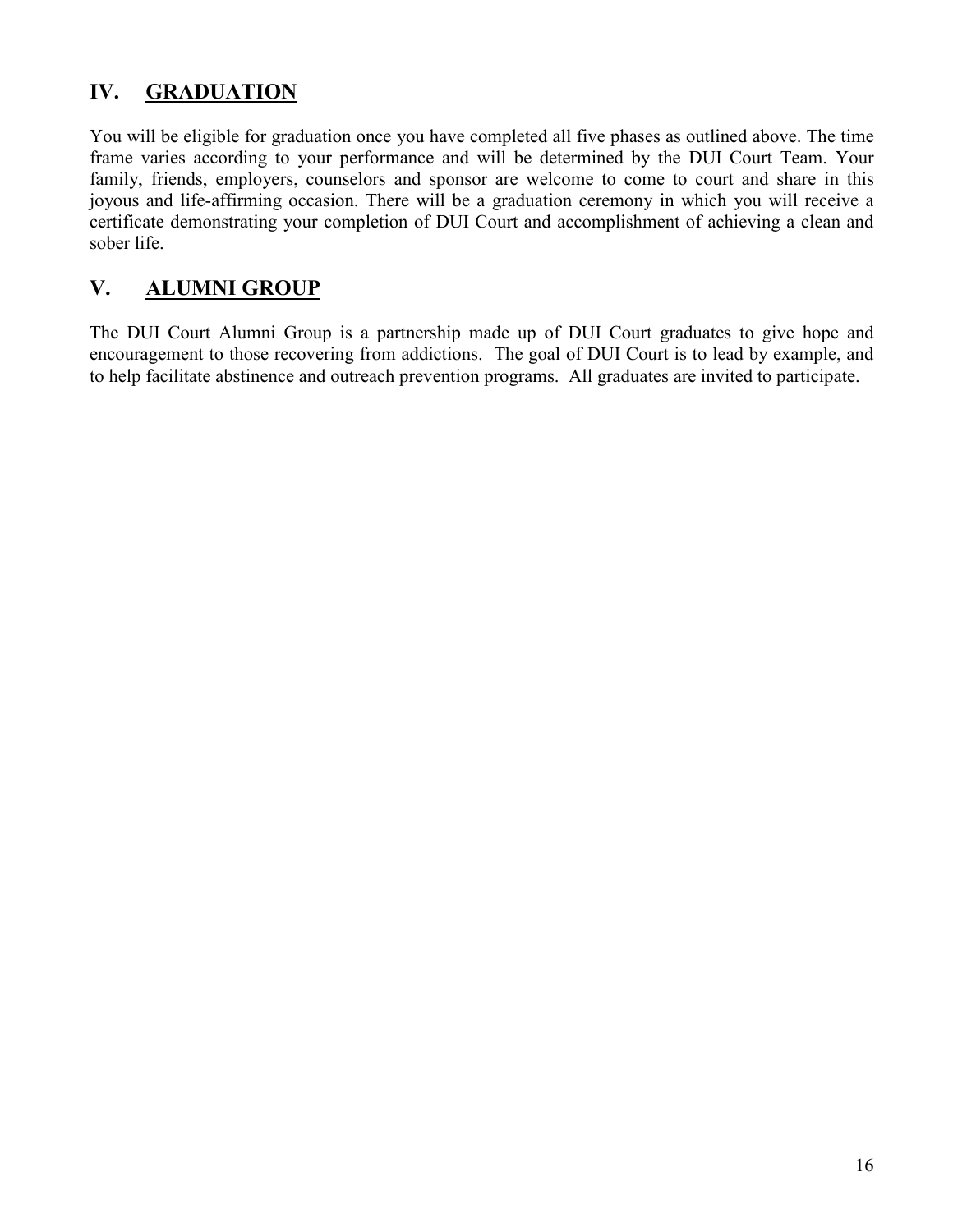#### **VI. DUI COURT RELEASE OF INFORMATION AND WAIVER OF RIGHTS**

As a DUI Court participant, I agree and authorize the following:

I agree and authorize the DUI Court Judge to discuss my DUI Court case and my treatment progress with my Probation Officer or officers, my treatment providers and the DUI Court Team outside the courtroom and outside my presence.

 $\Box$  I agree and acknowledge as part of the DUI Court Program I will not disclose to any other person, business or organization any treatment information I hear regarding another DUI Court participant during a DUI Court session.

I authorize my treatment providers to exchange my treatment information with the Court and Probation Officer. I further allow the Court and Probation Officer to disclose that treatment information to DUI Court team members and other medical, mental health and treatment providers.

I I authorize the Probation Officer and Court to discuss my treatment progress and records during DUI Court sessions. I authorize the Probation Officer and treatment provider to disclose to the DUI Court Judge the results of any urinalysis, breath or oral fluids test and to have those results discussed in court.

I authorize my Sentencing Order, even though it orders me to participate in DUI Court, to be placed in the court file which is open to the public.

I understand that this consent will remain in effect and cannot be revoked by me until there has been a formal and effective termination or revocation of my release by me in writing. I agree I cannot participate in DUI Court unless all releases remain in effect. I further acknowledge that this release will expire upon my successful completion of probation and the DUI Court program.